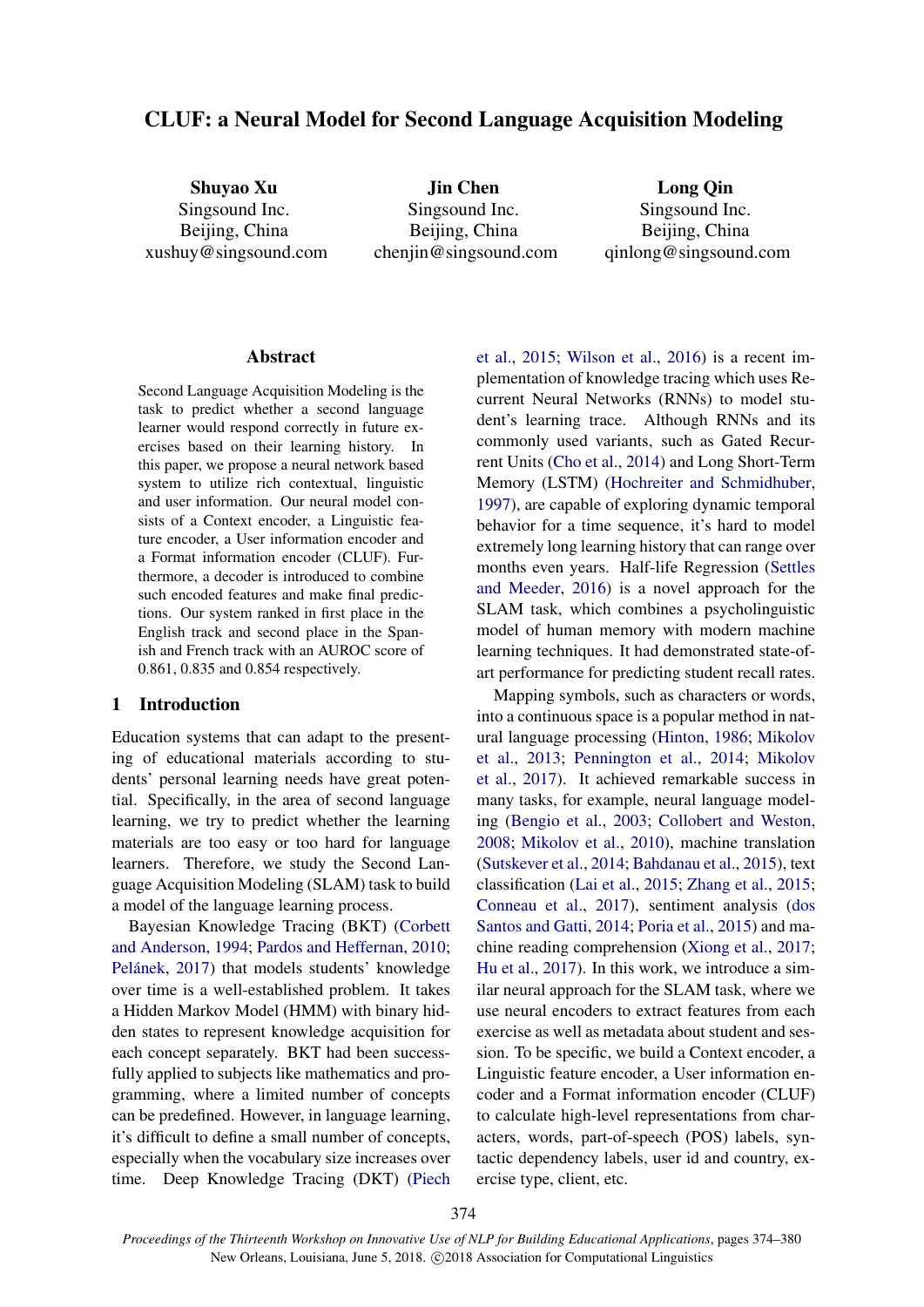| Track | Set         | Users | Exercises | Unique        | Positive                 | <b>OOV</b> Ratio |
|-------|-------------|-------|-----------|---------------|--------------------------|------------------|
|       |             |       |           | <b>Tokens</b> | Ratio $(\%)$             | $(\%)$           |
| en_es | Train       | 2593  | 824012    | 1967          | 12.6                     |                  |
|       | Dev         | 2592  | 115770    | 1839          | 14.3                     | 3.4              |
|       | Test        | 2593  | 114586    | 1879          | $\overline{\phantom{a}}$ | 4.5              |
| es_en | Train       | 2643  | 731896    | 2525          | 14.1                     |                  |
|       | Dev         | 2640  | 96003     | 2353          | 15.7                     | 7.6              |
|       | <b>Test</b> | 2641  | 93145     | 2459          |                          | 10.0             |
| fr en | Train       | 1213  | 326792    | 1941          | 16.2                     |                  |
|       | Dev         | 1206  | 43610     | 1671          | 17.6                     | 7.1              |
|       | Test        | 1206  | 41753     | 1707          |                          | 5.9              |

Table 1: The SLAM dataset statistics

# 2 Dataset

The Duolingo SLAM dataset (Settles et al., 2018) is organized into three language tracks:

- en\_es: English learners (who already speak Spanish)
- es\_en: Spanish learners (who already speak English)
- fr\_en: French learners (who already speak English)

According to Table 1, most tokens (more than 80%) are perfect matches and are given the label 0 for "OK". Tokens that are missing or spelled incorrectly (ignoring capitalization, punctuation, and accents) are given the label 1 denoting a mistake. Across the three language tracks, en\_es has the lowest positive ratio, while es en has the highest out-of-vocabulary (OOV) ratio.

Table 2 shows the features provided with the SLAM dataset. In our system, we used all features except the morphology features and syntactic dependency edges, as we did not get any improvement during experiments. Perhaps it is because that the neural networks already encoded similar information from characters, words and their syntactic dependency labels.

### 3 Method

We used in total four encoders to model the students' learning behavior. Inputs to these encoders are embeddings learned from one-hot representations of raw features. The context encoder consists of a character level LSTM encoder and a word level LSTM encoder. The linguistic feature encoder is also a LSTM model, where POS and syn-

| Category    | Features                    |  |  |
|-------------|-----------------------------|--|--|
| Context     | word surface form           |  |  |
|             | part of speech              |  |  |
|             | morphology features         |  |  |
| Linguistic  | syntactic dependency edges  |  |  |
|             | syntactic dependency labels |  |  |
|             | user id                     |  |  |
| <b>User</b> | countries                   |  |  |
|             | days in course              |  |  |
|             | client                      |  |  |
| Format      | session type                |  |  |
|             | exercise format             |  |  |
|             | response time               |  |  |

Table 2: Features provided with the SLAM task

tactic dependency embedding are concatenated together and then fed into a multilayer LSTM unit. At last, user encoder and format encoder are both fully-connected neural networks. The user encoder takes account of user id, users' nationality and other user related information, while the format encoder encodes exercise format, session type, client type and time used for the exercise. The decoder combines the outputs of these encoders and then makes predictions through a sigmoid unit.

#### 3.1 Context Encoder

The context encoder operates at both the word level and the character level. The word level encoding is capable of capturing better semantics and longer dependency than the character level encoding. But learning new words is a key part in language learning. By modeling the character sequence, we may be able to learn certain word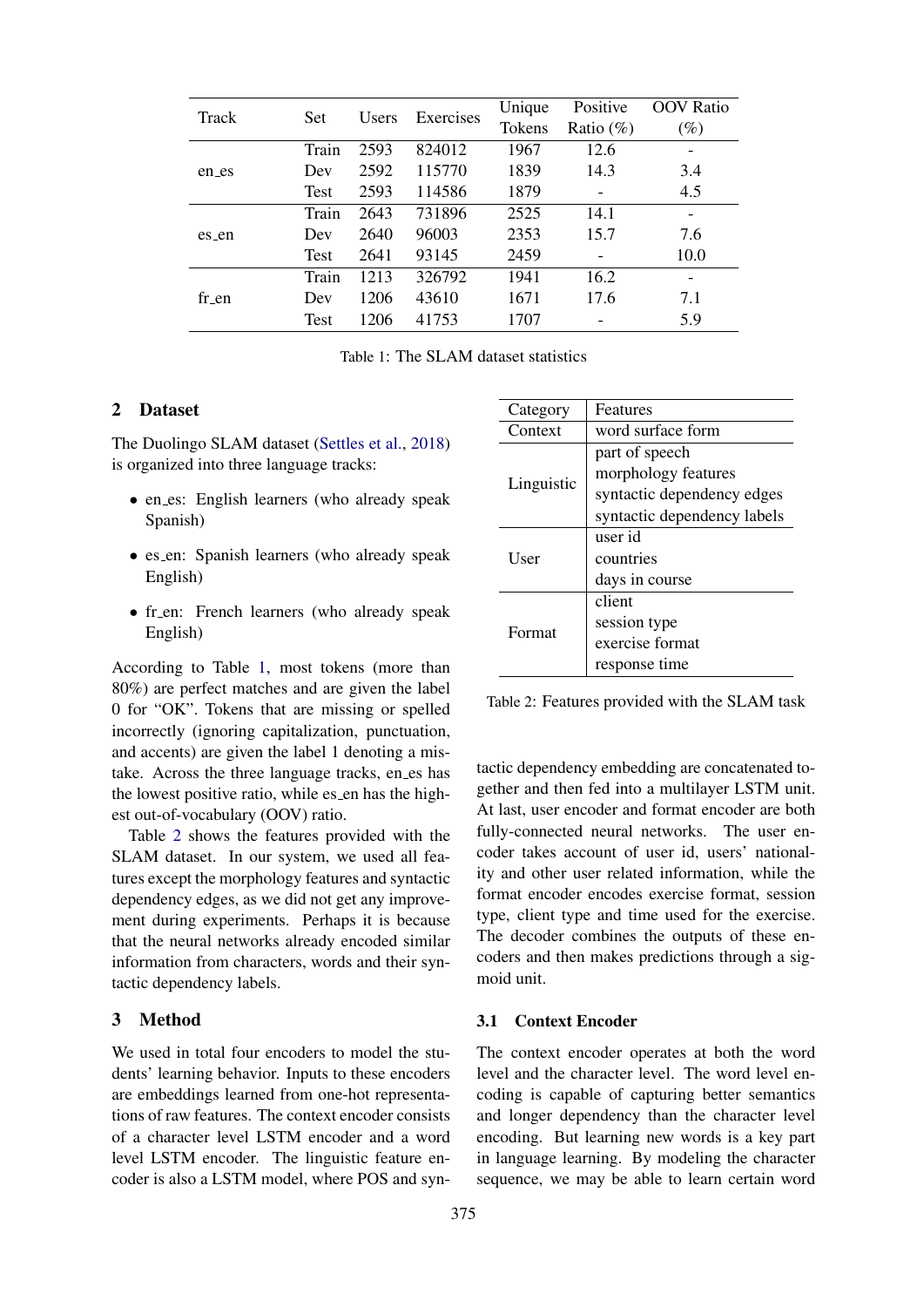

Figure 1: The Word Level Context Encoder

formation rules, therefore partially avoid the OOV problem.

The word level context encoder is a Bidirectional LSTM model. Given a sequence of words represented as one-hot vectors  $(w_1, w_2, ..., w_N)$ , we can get the word embedding of  $w_t$  as

$$
x_t = E_w \cdot w_t,
$$

where  $E_w$  is the word embedding matrix, which is learned during training.

Given the input vector  $x_t$ , the forward, backward, and combined activations of the j-th hidden layer are computed as

$$
f_t^j = LSTM(f_{t-1}^j, f_t^{j-1})
$$
  
\n
$$
b_t^j = LSTM(b_{t+1}^j, b_t^{j-1})
$$
  
\n
$$
g_t = [f_t^{K_0}, b_t^{K_0}],
$$

where  $K_0$  is the number of layers of the network,  $j = 1, 2, ..., K_0$ .

The character level context encoder is a hierarchical LSTM model. Given a sequence of one-hot representations of characters in word  $w_t$ ,  $(c_1, c_2, ..., c_M)$ , we can get the embedding of  $c_i$ as

$$
h_i^0 = E_c \cdot c_i,
$$

where  $E_c$  is the character embedding matrix, which is learned during training.

The outputs of the lookup layer are then fed into a multilayer LSTM unit

$$
h_i^j = LSTM(h_{i-1}^j, h_i^{j-1})
$$
  

$$
H_{w_t} = (h_1^{K_1}, h_2^{K_1}, ..., h_M^{K_1}),
$$

where  $K_1$  is the number of layers of the LSTM,  $j = 1, 2, ..., K_1.$ 



Figure 2: The Character Level Context Encoder

The mean-over-time (MoT) layer takes  $H_{w_t}$  as inputs

$$
h_{w_t} = \frac{1}{M} \sum_{i=1}^{M} h_i^{K_1},
$$

Then the outputs of the MoT layer  $(h_{w_1}, h_{w_2}, ...,$  $h_{w_N}$ ) are inputs to a Bidirectional LSTM model,

$$
\begin{aligned} \hat{f}_t^j &= LSTM(\hat{f}_{t-1}^j, \ \hat{f}_t^{j-1}) \\ \hat{b}_t^j &= LSTM(\hat{b}_{t+1}^j, \ \hat{b}_t^{j-1}) \\ \hat{g}_t &= [\hat{f}_t^{K_2}, \ \hat{b}_t^{K_2}], \end{aligned}
$$

where  $K_2$  is the number of layers of the BiLSTM,  $j = 1, 2, ..., K_2$ .

The final outputs of the context encoder are computed as:

$$
O = (o_1, o_2, ..., o_N),
$$

where  $o_t = g_t + \hat{g}_t$ .

#### 3.2 Linguistic Feature Encoder

The linguistic feature encoder is also a LSTM model. Similar to the context encoder, we trained embedding representations of the POS labels and the syntactic dependency labels. The POS embeddings and syntactic dependency embeddings are concatenated together and then fed into a LSTM unit,

$$
l_t^0 = [pos_t, \text{ } dep_t]
$$
  
\n
$$
l_t^j = LSTM(l_{t-1}^j, \text{ } l_t^{j-1})
$$
  
\n
$$
L = (l_1^{K_3}, \text{ } l_2^{K_3}, \text{ } \dots, \text{ } l_N^{K_3}),
$$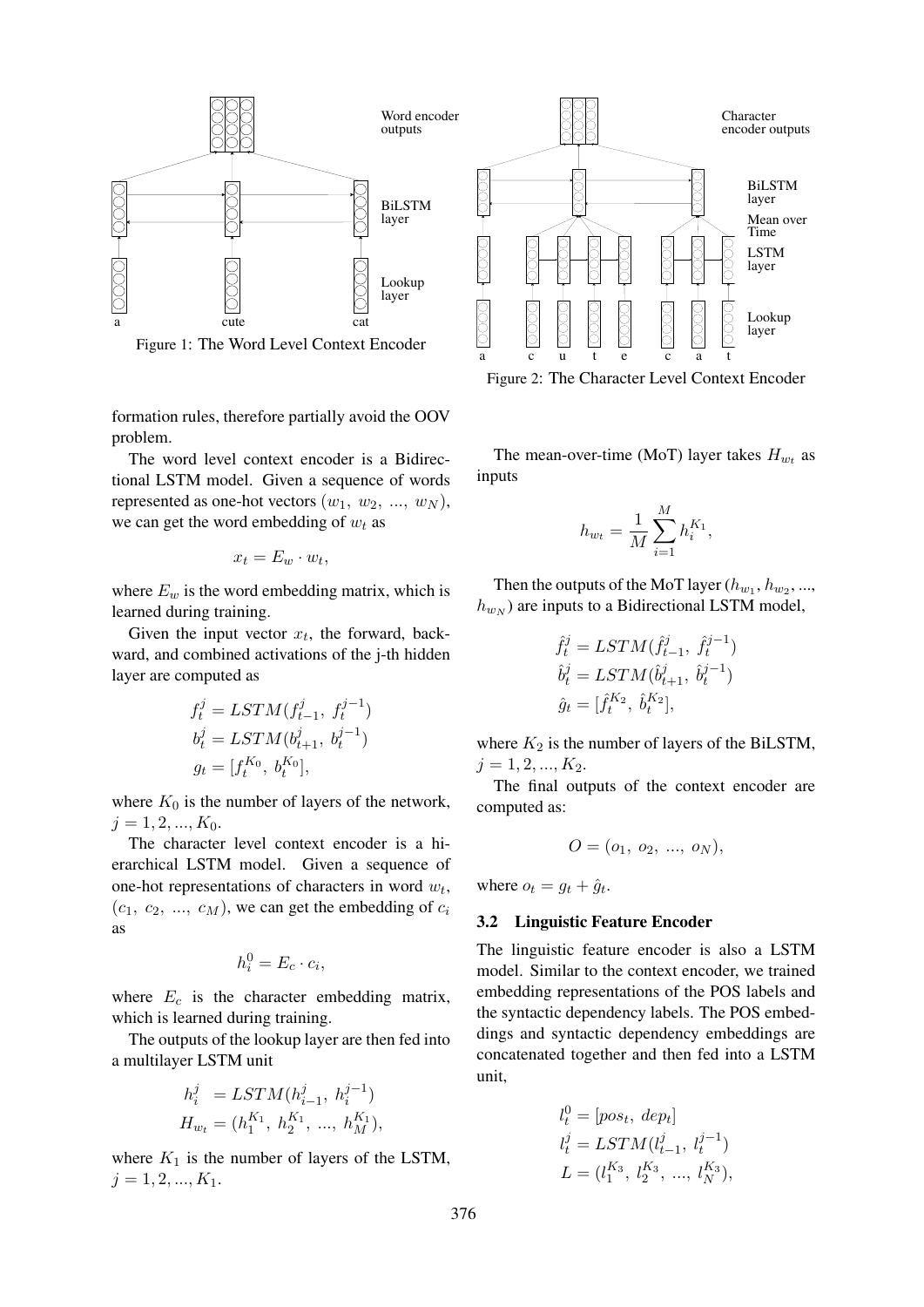where  $pos_t$  is the POS embedding of word  $w_t$  and  $dep<sub>t</sub>$  is the syntactic dependency label embedding of word  $w_t$ . *j* is the layer index, and we have  $K_3$ layers in this LSTM unit.

### 3.3 User Encoder

The user encoder is a one-layer fully-connected feedforward network. The encoder takes user metadata as inputs

$$
\mu^0 = [u, s, days] \n\mu^1 = tanh(W_\mu \cdot \mu^0 + b_\mu),
$$

where  $u$  is the embedding of the user id,  $s$  is the embedding of the user's nationality and *days* is the time since the student started learning this language.  $W_{\mu}$ ,  $b_{\mu}$  are trained network parameters. We used the tanh activation function for the user encoder.

#### 3.4 Format Encoder

Similar to the user encoder, the format encoder is also a one-layer fully-connected feedforward network. The inputs are format, session, client, and the response time,

$$
f^{0} = [format, session, client, time]
$$
  

$$
f^{1} = tanh(W_f \cdot f^{0} + b_f),
$$

where  $W_f$ ,  $b_f$  are trainable parameters.

#### 3.5 Decoder

The decoder takes the outputs  $(0, L, \mu^1, f^1)$  of the context encoder, linguistic encoder, user encoder and format encoder as inputs. The prediction for word  $w_t$  in the given sequence  $(w_1, w_2, ..., w_N)$ is computed as

$$
\nu = \sigma(W_{\nu} \cdot [\mu^1, f^1] + b_{\nu})
$$
  
\n
$$
\gamma_t = \sigma(W_{\gamma} \cdot [l_t^{K_3}, o_t] + b_{\gamma})
$$
  
\n
$$
p_t = \sigma(W_p \cdot (\nu \odot \gamma_t) + b_p),
$$

where  $W_{\nu}$ ,  $b_{\nu}$ ,  $W_{\gamma}$ ,  $b_{\gamma}$ ,  $W_{p}$ , and  $b_{p}$  are trainable parameters. For decoding, we used the sigmoid activation function  $\sigma$ .

#### 3.6 Training

The model is trained to minimize the following loss function

$$
Loss = -\frac{1}{N} \sum_{t=1}^{N} (\alpha y_t \cdot log(p_t) + (1 - \alpha)(1 - y_t) \cdot log(1 - p_t)),
$$

| Team           | <b>AUROC</b> | F1    |
|----------------|--------------|-------|
| SanaLabs       | 0.861        | 0.561 |
| our model      | 0.861        | 0.559 |
| alexrich       | 0.859        | 0.468 |
| Masahiro       | 0.848        | 0 476 |
| 77.            | 0.846        | 0.414 |
| Cam            | 0.841        | 0.479 |
| btomosch       | 0.829        | 0.424 |
| LambdaLearning | 0.821        | 0.389 |
| nihalnayak     | 0.821        | 0.376 |
|                | .            |       |
| baseline       | 0.774        | 0.190 |

Table 3: Results of the en es track.

| <b>Team</b>    | <b>AUROC</b> | F1    |
|----------------|--------------|-------|
| SanaLabs       | 0.838        | 0.530 |
| our model      | 0.835        | 0.524 |
| alexrich       | 0.835        | 0.420 |
| Masahiro       | 0.824        | 0.439 |
| 77.            | 0.818        | 0.390 |
| Cam            | 0.807        | 0.435 |
| htomosch       | 0.803        | 0.375 |
| LambdaLearning | 0.801        | 0.344 |
| Grotoco        | 0.791        | 0.452 |
|                |              |       |
| baseline       | 0 746        | 0.175 |

Table 4: Results of the es\_en track.

where  $\alpha$  is the hyper parameter to balance the negative and positive samples and  $y_t$  is the label of the time step t. In our experiment, we set  $\alpha$  to 0.7.

#### 4 Experiments and Results

#### 4.1 Experiments

We considered the words that appear less than five times in the training data as unknown token. For students with more than one nationality, only the first one was used.

The embedding size was set to 100, and the Dropout (Srivastava et al., 2014) regularization was applied, where the dropout rate was set to 0.5. We used the Adam optimization algorithm (Kingma and Ba, 2014) with a learning rate of 0.001. The word level context encoder was a twolayer Bidirectional LSTM. The character level context encoder had one LSTM layer for encoding each word and three Bidirectional LSTM layers above the MoT layer. Furthermore, the linguistic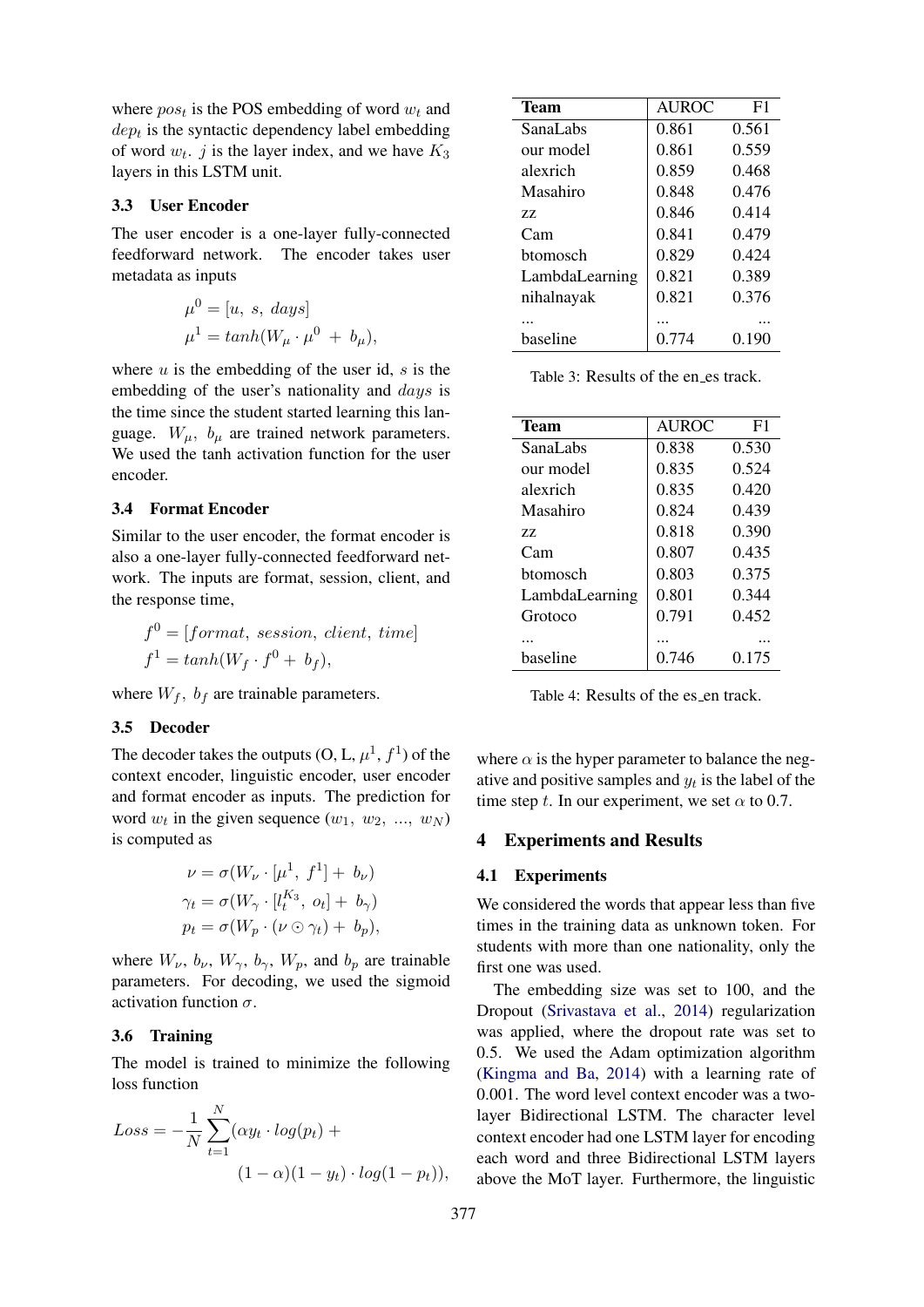| <b>Team</b>     | <b>AUROC</b> | F <sub>1</sub> |
|-----------------|--------------|----------------|
| SanaLabs        | 0.857        | 0.573          |
| our model       | 0.854        | 0.569          |
| alexrich        | 0.854        | 0.493          |
| 77              | 0.843        | 0.487          |
| Masahiro        | 0.839        | 0.502          |
| Cam             | 0.835        | 0.508          |
| <b>htomosch</b> | 0.823        | 0.442          |
| LambdaLearning  | 0.815        | 0.415          |
| Grotoco         | 0.813        | 0.502          |
|                 |              |                |
| haseline        | 0 771        | 0.281          |

Table 5: Results of the fr\_en track.

| Term                               | en es es en fr en |      |
|------------------------------------|-------------------|------|
| Relative impr $(\%)$   11.24 11.93 |                   | 9.72 |

Table 6: The relative improvement over the baseline

encoder was a two-layer LSTM. Both of the user encoder and format encoder were one-layer fullyconnected feedforward networks.

#### 4.2 Results

The evaluation metrics for the SLAM task were the Area Under the Receiver Operation Characteristic (AUROC) curve and the F1 score.

As provided in Table 3, Table 4 and Table 5, our model achieved the AUROC score of 0.861, 0.835, and 0.854 and the F1 score of 0.559, 0.524 and 0.569 for the en\_es, es\_en, and fr\_en track, respectively. We ranked in first place in the en es track and second place in the es\_en and fr\_en track.

Table 6 shows that CLUF gained significant improvements on all tracks compared to the baseline model. The improvement on the en\_es and es\_en track were close, while the improvement on the fr en track was a bit lower. We think this is because the fr\_en (327k exercises) track has much less training data than the en es (824k exercises) and es\_en (732k exercises) track.

### 4.3 Discussion

Our intuition behind CLUF is to factorize raw features into four independent parts: 1) word surface form models the word formation rules; 2) the linguistic encoder is to provide linguistic and syntactic dependency information; 3) the user part explores students' second language acquisition skills

| Model | <b>AUROC</b> | F1    |
|-------|--------------|-------|
| CLUF  | 0.846        | 0.554 |
| LUF   | 0.775        | 0.446 |
| CUF   | 0.843        | 0.552 |
| CLF   | 0.813        | 0.501 |
| CLU   | 0.779        | 0.467 |

Table 7: Encoder analysis. LUF has no context encoder; CUF has no linguistic encoder; CLF has no user encoder; CLU is the model without format encoder.

over time; 4) the format encoder measures the difficulty level of different exercises on various clients.

Table 7 shows the performance of our CLUF model when excluding one of the context, linguistic, user and format encoder. We can see that the performance drops substantially if we don't use the contextual or format features. On the other hand, excluding the linguistic features does not affect the performance much. At last, we can achieve fairly good performance even if we don't use any user information.

### 5 Conclusion

We presented a neural network based model, CLUF, for the SLAM task. We encoded the contextual, linguistic, user and format features separately. Our system achieved one of the best results in this task. Moreover, our CLUF model was language invariant, as it performed approximately equally well across three language tracks. We further explored how effective each encoder was. We found that the context encoder was the most effective one, while the linguistic encoder was the least effective one.

### Acknowledgments

We thank Duolingo and Educational Testing Service for organizing this novel and interesting task and releasing the SLAM dataset.

## References

- Dzmitry Bahdanau, Kyunghyun Cho, and Yoshua Bengio. 2015. Neural machine translation by jointly learning to align and translate. *international conference on learning representations*.
- Yoshua Bengio, Rejean Ducharme, Pascal Vincent, and ´ Christian Jauvin. 2003. A neural probabilistic lan-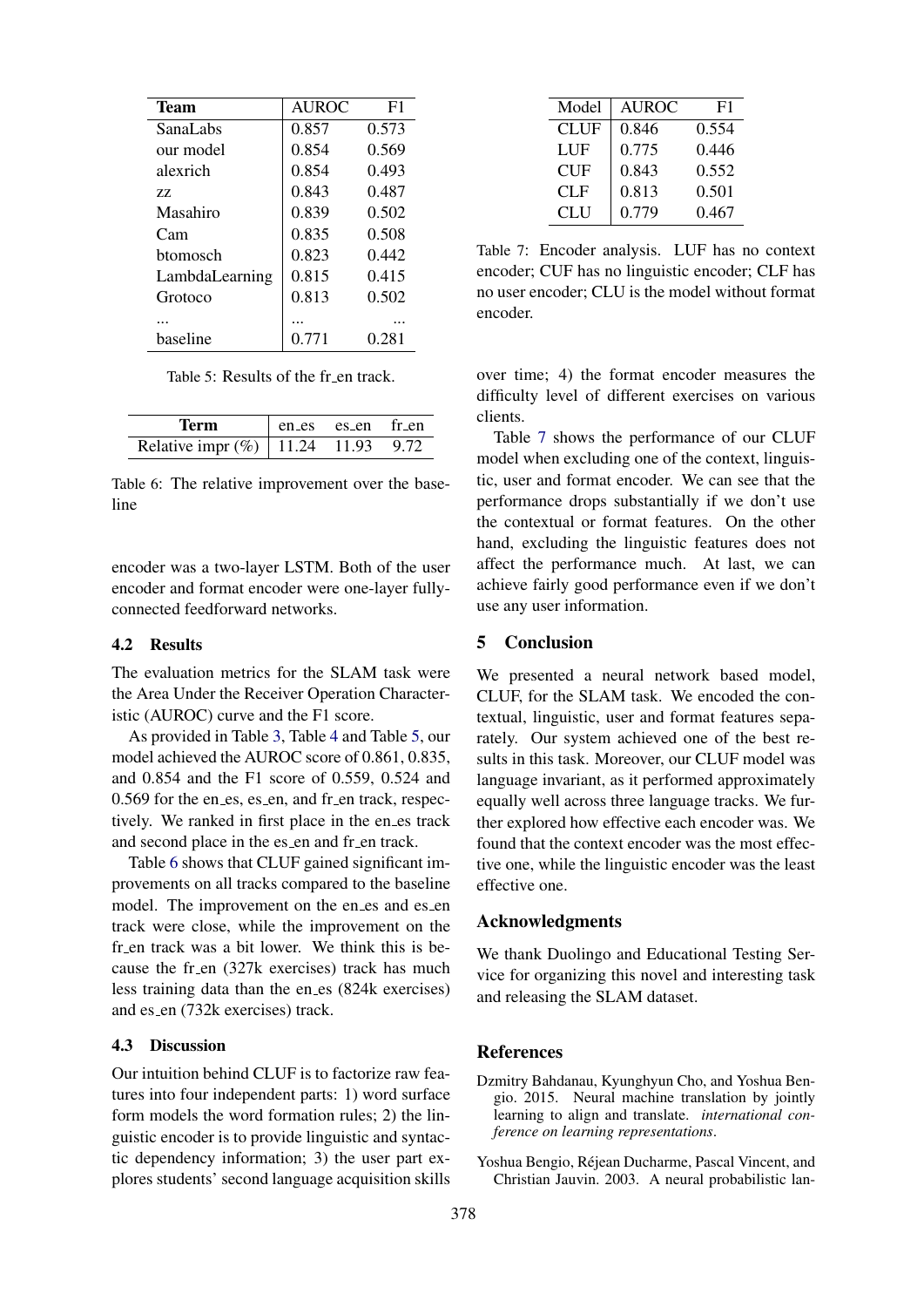guage model. *Journal of machine learning research*, 3(Feb):1137–1155.

- Kyunghyun Cho, Bart Van Merrienboer, Dzmitry Bah- ¨ danau, and Yoshua Bengio. 2014. On the properties of neural machine translation: Encoder-decoder approaches. *arXiv preprint arXiv:1409.1259*.
- Ronan Collobert and Jason Weston. 2008. A unified architecture for natural language processing: Deep neural networks with multitask learning. In *Proceedings of the 25th international conference on Machine learning*, pages 160–167. ACM.
- Alexis Conneau, Holger Schwenk, Loïc Barrault, and Yann Lecun. 2017. Very deep convolutional networks for text classification. In *Proceedings of the 15th Conference of the European Chapter of the Association for Computational Linguistics: Volume 1, Long Papers*, volume 1, pages 1107–1116.
- Albert T Corbett and John R Anderson. 1994. Knowledge tracing: Modeling the acquisition of procedural knowledge. *User modeling and user-adapted interaction*, 4(4):253–278.
- Geoffrey E Hinton. 1986. Learning distributed representations of concepts. In *Proceedings of the eighth annual conference of the cognitive science society*, volume 1, page 12. Amherst, MA.
- Sepp Hochreiter and Jürgen Schmidhuber. 1997. Long short-term memory. *Neural computation*, 9(8):1735–1780.
- Minghao Hu, Yuxing Peng, and Xipeng Qiu. 2017. Reinforced mnemonic reader for machine comprehension. *CoRR, abs/1705.02798*.
- Diederik P Kingma and Jimmy Ba. 2014. Adam: A method for stochastic optimization. *arXiv preprint arXiv:1412.6980*.
- Siwei Lai, Liheng Xu, Kang Liu, and Jun Zhao. 2015. Recurrent convolutional neural networks for text classification. In *AAAI*, volume 333, pages 2267– 2273.
- Tomas Mikolov, Edouard Grave, Piotr Bojanowski, Christian Puhrsch, and Armand Joulin. 2017. Advances in pre-training distributed word representations. *arXiv preprint arXiv:1712.09405*.
- Tomáš Mikolov, Martin Karafiát, Lukáš Burget, Jan Černockỳ, and Sanjeev Khudanpur. 2010. Recurrent neural network based language model. In *Eleventh Annual Conference of the International Speech Communication Association*.
- Tomas Mikolov, Ilya Sutskever, Kai Chen, Greg S Corrado, and Jeff Dean. 2013. Distributed representations of words and phrases and their compositionality. In C. J. C. Burges, L. Bottou, M. Welling, Z. Ghahramani, and K. Q. Weinberger, editors, *Advances in Neural Information Processing Systems 26*, pages 3111–3119. Curran Associates, Inc.
- Zachary A Pardos and Neil T Heffernan. 2010. Modeling individualization in a bayesian networks implementation of knowledge tracing. In *International Conference on User Modeling, Adaptation, and Personalization*, pages 255–266. Springer.
- Radek Pelánek. 2017. Bayesian knowledge tracing, logistic models, and beyond: an overview of learner modeling techniques. *User Modeling and User-Adapted Interaction*, 27(3-5):313–350.
- Jeffrey Pennington, Richard Socher, and Christopher Manning. 2014. Glove: Global vectors for word representation. In *Proceedings of the 2014 conference on empirical methods in natural language processing (EMNLP)*, pages 1532–1543.
- Chris Piech, Jonathan Bassen, Jonathan Huang, Surya Ganguli, Mehran Sahami, Leonidas J Guibas, and Jascha Sohl-Dickstein. 2015. Deep knowledge tracing. In C. Cortes, N. D. Lawrence, D. D. Lee, M. Sugiyama, and R. Garnett, editors, *Advances in Neural Information Processing Systems 28*, pages 505–513. Curran Associates, Inc.
- Soujanya Poria, Erik Cambria, and Alexander Gelbukh. 2015. Deep convolutional neural network textual features and multiple kernel learning for utterance-level multimodal sentiment analysis. In *Proceedings of the 2015 conference on empirical methods in natural language processing*, pages 2539–2544.
- Cicero dos Santos and Maira Gatti. 2014. Deep convolutional neural networks for sentiment analysis of short texts. In *Proceedings of COLING 2014, the 25th International Conference on Computational Linguistics: Technical Papers*, pages 69–78.
- B. Settles, C. Brust, E. Gustafson, M. Hagiwara, and N. Madnani. 2018. Second language acquisition modeling. In *Proceedings of the NAACL-HLT Workshop on Innovative Use of NLP for Building Educational Applications (BEA)*. ACL.
- Burr Settles and Brendan Meeder. 2016. A trainable spaced repetition model for language learning. In *Proceedings of the 54th Annual Meeting of the Association for Computational Linguistics (Volume 1: Long Papers)*, volume 1, pages 1848–1858.
- Nitish Srivastava, Geoffrey Hinton, Alex Krizhevsky, Ilya Sutskever, and Ruslan Salakhutdinov. 2014. Dropout: A simple way to prevent neural networks from overfitting. *The Journal of Machine Learning Research*, 15(1):1929–1958.
- Ilya Sutskever, Oriol Vinyals, and Quoc V Le. 2014. Sequence to sequence learning with neural networks. In Z. Ghahramani, M. Welling, C. Cortes, N. D. Lawrence, and K. Q. Weinberger, editors, *Advances in Neural Information Processing Systems 27*, pages 3104–3112. Curran Associates, Inc.